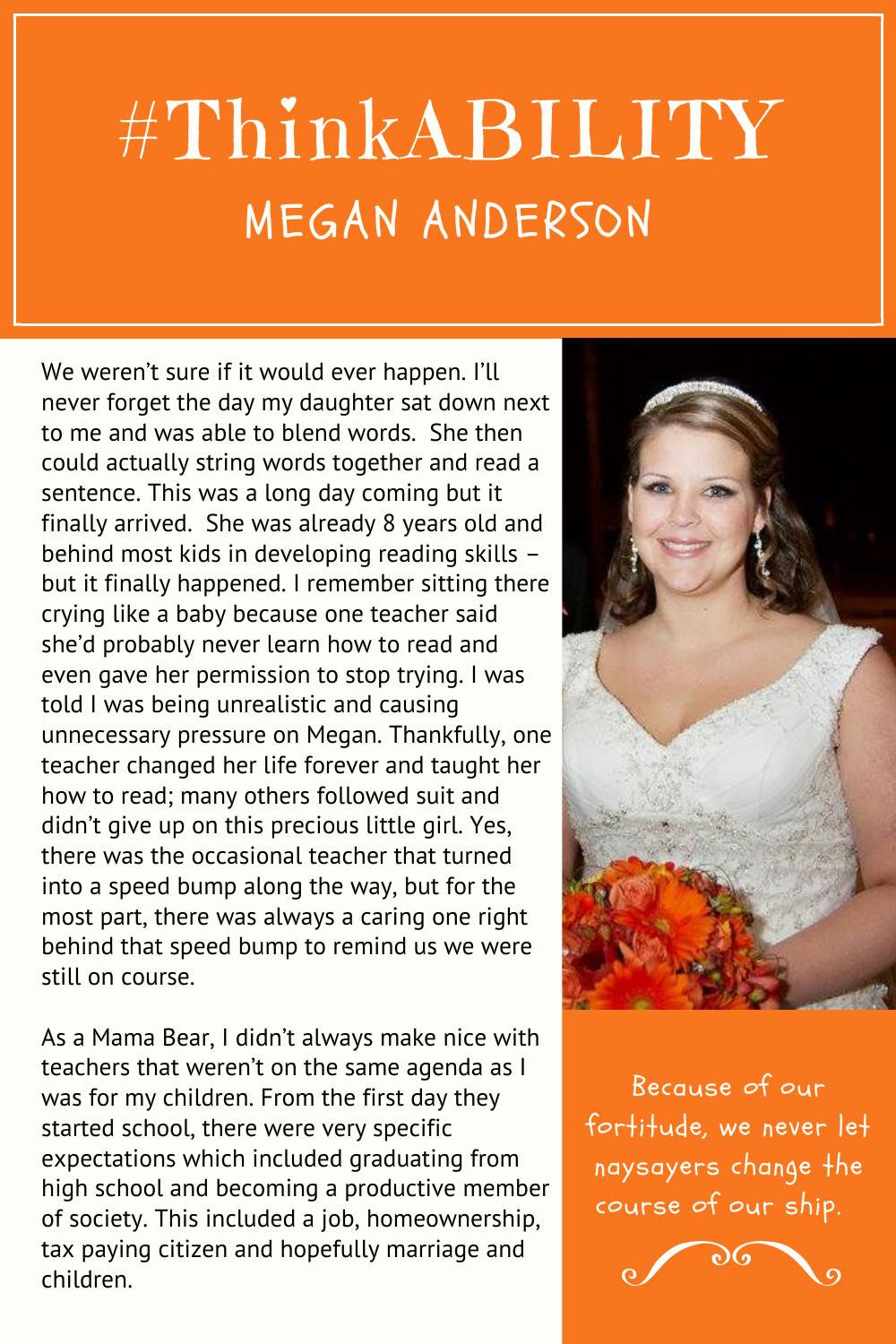Because of our fortitude, we never let naysayers change the course of our ship. Sometimes it felt like we were building the ship while steering it and several times we felt like the ship was sinking – but we just doubled up on buckets to get the water out of the boat and kept going.

Megan was born and appeared to be a typically developing child. She met all of her milestones on time. She did start developing a stutter not long after she started talking in sentences. She was evaluated and started receiving speech services at 3 years old. She would later be evaluated for additional services once we realized she wasn't learning how to read. After much debating with school evaluators and a private evaluator, it was determined that Megan had a severe case of dyslexia which included visual and auditory perception deficits, dysgraphia, and ADD.

After her diagnosis and a change of schools, her elementary years went by without too many speed bumps; however, the middle school years presented more challenges. I contributed a lot of this to the age of middle schoolers in general. These hormonal creatures often take on a new life and for the first time, she experienced teasing, isolation and in some cases pure meanness. Inclusion seemed to be a foreign place to the staff and I must have heard one hundred times how that wasn't going to prepare her for high school. The reality was her best teachers were general education teachers and the whole inclusion project, which is what I called it, proved to be successful when she passed her LEAP test and was able to move onto 9th grade. Indeed, inclusion was the exact thing that prepared her for high school.

Megan survived high school and was pretty sure the teachers threw a party on the last day celebrating never having to deal with me again at one of her IEP meetings. A big part of the high school experience is deciding what you want to do when you leave high school. For students receiving special education services, a transition plan is put in place to guide the process smoothly. Unfortunately, not everyone on the team was on the same page. One of her teachers suggested she could get a job at Ochsner in dietary delivering hospital trays. Megan loved to talk and this would give her the opportunity to walk around the hospital, talking to all kinds of people – plus Ochsner would be a great place to work. Megan looked at them and in a not so happy tone informed them that she was not interested in delivering hospital trays ANYWHERE. Instead, she followed her passion of loving children and started working in a child care center doing aftercare, earned